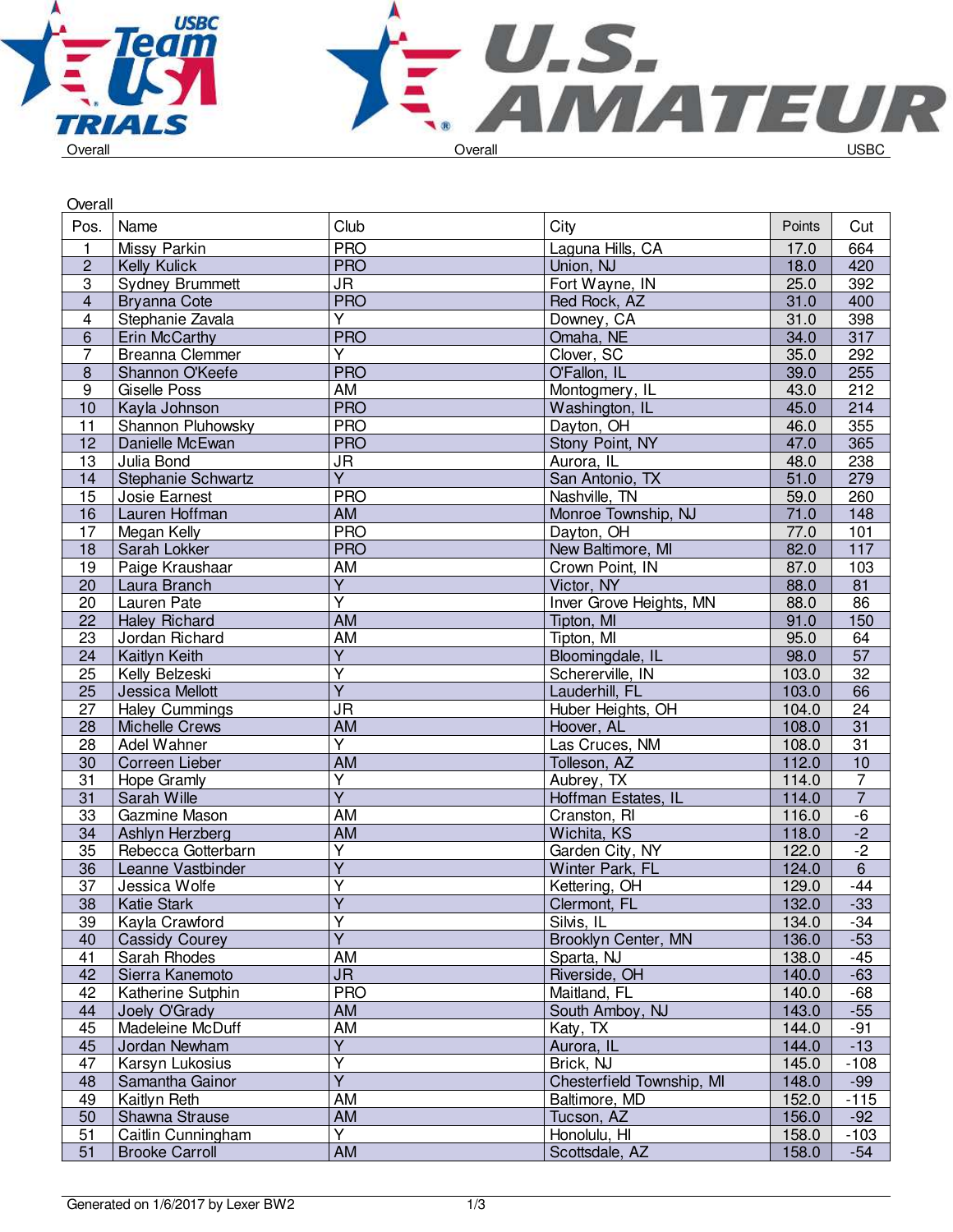



## Overall (Next 1)

| Pos.            | Name                     | Club                    | City                   | Points | Cut    |
|-----------------|--------------------------|-------------------------|------------------------|--------|--------|
| 51              | Mikayla Guernsey         | $\overline{Y}$          | Fulton, NY             | 158.0  | $-71$  |
| 54              | Jacqueline Evans         | <b>AM</b>               | Acton, MA              | 163.0  | $-131$ |
| 55              | Angelica Anthony         | Y                       | Converse, TX           | 166.0  | $-159$ |
| 56              | <b>Ashly Galante</b>     | <b>PRO</b>              | Palm Harbor, FL        | 168.0  | $-152$ |
| 57              | <b>Crystal Elliott</b>   | Y                       | Melbourne, FL          | 173.0  | $-145$ |
| 58              | Amber MacLeod            | $\overline{Y}$          | Brick, NJ              | 174.0  | $-155$ |
| 59              | Kalynn Carl              | <b>PRO</b>              | Albany, NY             | 175.0  | $-158$ |
| 60              | <b>Brittany Kolatzny</b> | AM                      | San Diego, CA          | 179.0  | $-208$ |
| 61              | Cayla Hicks              | Υ                       | Salem, VA              | 181.0  | $-168$ |
| 62              | Leah Glazer              | $\overline{Y}$          | Henderson, NV          | 184.0  | $-208$ |
| 62              | <b>Madison Bailey</b>    | $\overline{Y}$          | Rocklin, CA            | 184.0  | $-184$ |
| 62              | <b>Brigitte Jacobs</b>   | $\overline{\mathsf{Y}}$ | Freeport, IL           | 184.0  | $-180$ |
| 65              | Madysen Keller           | $\overline{\mathsf{Y}}$ | Indian Trail, NC       | 189.0  | $-185$ |
| 66              | <b>Ashley Rucker</b>     | <b>PRO</b>              | Bartlesvile, OK        | 190.0  | $-188$ |
| 67              | Jacqueline Rhoda         | Y                       | Portage, IN            | 191.0  | $-214$ |
| 68              | Amy Caruso               | $\overline{Y}$          | Dayton, NJ             | 192.0  | $-200$ |
| 69              | <b>Mabel Cummins</b>     | Υ                       | Elburn, IL             | 193.0  | $-215$ |
| 70              | Megan Eaglehouse         | $\overline{\mathsf{Y}}$ | Cibolo, TX             | 198.0  | $-224$ |
| 71              | <b>Ashley Dunn</b>       | Ÿ                       | Palmdale, CA           | 199.0  | $-220$ |
| 72              | Kasey Eaton              | $\overline{Y}$          | Wyoming, MI            | 200.0  | $-229$ |
| $\overline{72}$ | Randi Speiler            | <b>AM</b>               | Bodfish, CA            | 200.0  | $-301$ |
| 74              | Anna Groce               | <b>AM</b>               | Kernersville, NC       | 206.0  | $-268$ |
| 74              | Kayla Ovesny             | $\overline{\mathsf{Y}}$ | Norman, OK             | 206.0  | $-259$ |
| 76              | Miranda Rodriguez        | $\overline{\mathsf{Y}}$ | Loves Park, IL         | 207.0  | $-251$ |
| $\overline{77}$ | Janet Hill               | AM                      | Euclid, OH             | 208.0  | $-237$ |
| $\overline{78}$ | Danielle August          | $\overline{Y}$          | Milinlani, HI          | 209.0  | $-233$ |
| 79              | Leea Haworth             | AM                      | Tumwater, WA           | 210.0  | $-251$ |
| 80              | <b>Taylor Russell</b>    | Υ                       | Saltillo, MS           | 214.0  | $-251$ |
| 81              | Dakotah Hazlewood        | $\overline{Y}$          | Capron, IL             | 217.0  | $-293$ |
| 82              | Kelsi Anderson           | $\overline{Y}$          | San Antonio, TX        | 218.0  | $-250$ |
| 82              | Erica Schneider          | <b>AM</b>               | Smithtown, NY          | 218.0  | $-281$ |
| 84              | Maranda Pattison         | $\overline{Y}$          | Redwood Valley, CA     | 219.0  | $-280$ |
| 85              | <b>Taryn Gray</b>        | Ÿ                       | Greenville, TX         | 222.0  | $-268$ |
| 86              | Sierra Lewis             | $\overline{Y}$          | Scottsboro, AL         | 225.0  | $-301$ |
| 87              | <b>Lilly Shell</b>       | $\overline{\mathsf{Y}}$ | Salem, VA              | 232.0  | $-388$ |
| 88              | Danielle Jedlicki        | $\overline{\mathsf{Y}}$ | M. Borro, TN           | 237.0  | $-340$ |
| 89              | Lori Petty               | AM                      | Anchorage, AK          | 242.0  | $-365$ |
| 90              | <b>Taylor Sturm</b>      | $\overline{Y}$          | Massillon, OH          | 243.0  | $-372$ |
| 91              | Hannah Forton            | Υ                       | Macomb, MI             | 244.0  | $-335$ |
| 92              | <b>Madison McCall</b>    | $\overline{Y}$          | North Myrtle Beach, SC | 249.0  | $-401$ |
| 93              | Amanda Naujokas          | $\overline{\mathsf{Y}}$ | Lake Ronkonkoma, NY    | 251.0  | $-410$ |
| 94              | Michaela Kelly           | Y                       | Bettendorf, IA         | 254.0  | $-419$ |
| 95              | Danyn Terry              | $\overline{\mathsf{Y}}$ | Coarsegold, CA         | 260.0  | $-416$ |
| 96              | Melissa Sleda            | $\overline{\mathsf{Y}}$ | Applegate, MI          | 264.0  | $-429$ |
| 97              | Mia Singletary           | $\overline{\mathsf{Y}}$ | San Francisco, CA      | 279.0  | $-503$ |
| 98              | Rakia Jenkins            | AM                      | Smyrna, DE             | 280.0  | $-449$ |
| 99              | Lara Kurt                | Υ                       | Leland, NC             | 288.0  | $-510$ |
| 100             | Bryanna Leyen            | $\overline{Y}$          | Perry Hall, MD         | 289.0  | $-531$ |
| 100             | Marina Stever            | AM                      | Mesa, AZ               | 289.0  | $-527$ |
| 100             | Rachel Strogin           | $\overline{Y}$          | Mentor, OH             | 289.0  | $-519$ |
| 103             | Saige Yamada             | $\overline{\mathsf{Y}}$ | Kaneohe, HI            | 295.0  | $-535$ |
| 104             | Savannah Carr            | AM                      | Buckeye, AZ            | 296.0  | $-640$ |
| 105             | April McDonnell          | $\overline{Y}$          | North Las Vegas, NV    | 297.0  | $-562$ |
|                 |                          |                         |                        |        |        |